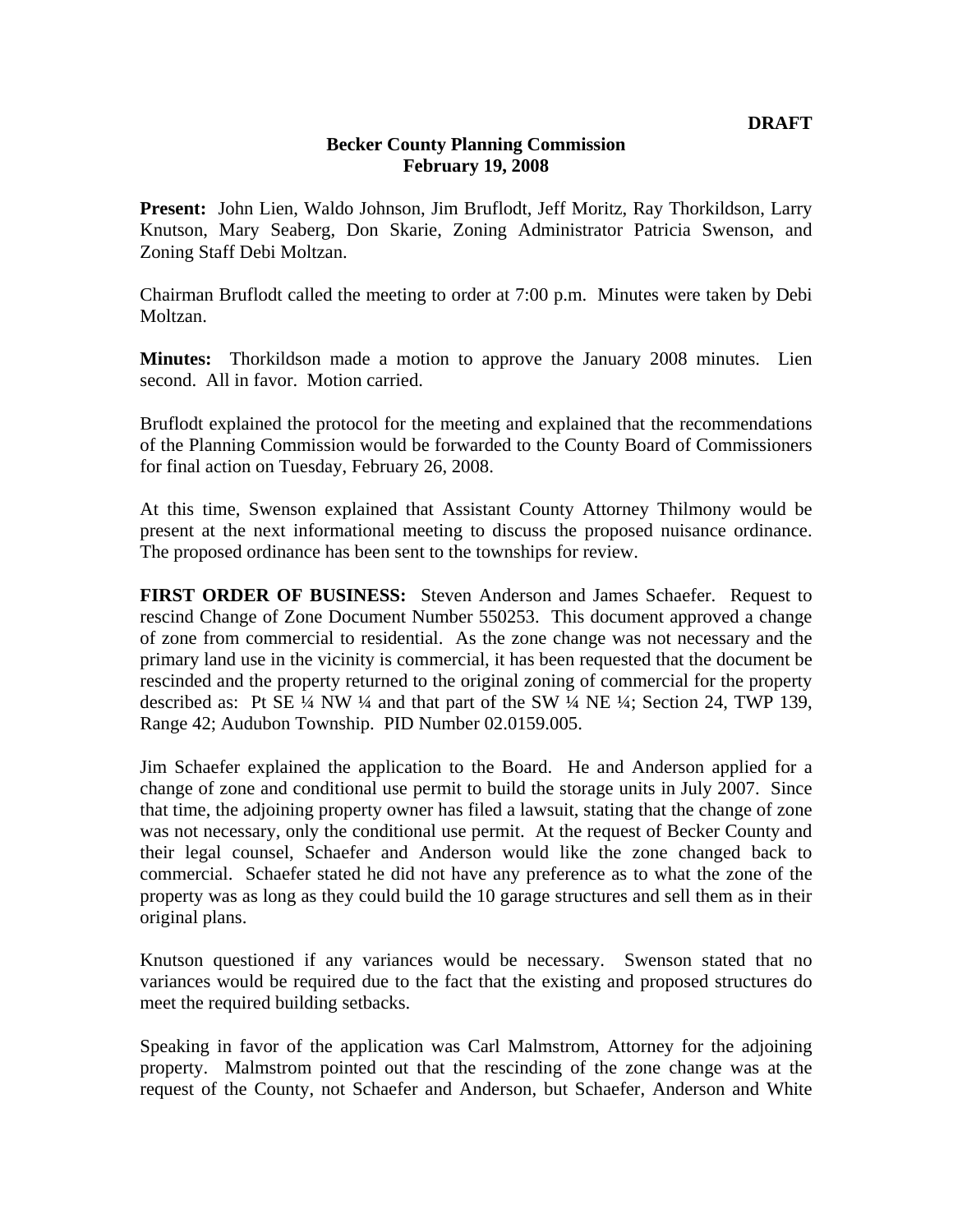Birch, Inc (adjoining property owner) are all in favor of changing the zone back to commercial.

There was no written correspondence. At this time, testimony was closed and further discussion was held. Knutson questioned if a conditional use permit would have to be granted. Swenson stated that there already is a conditional use permit; an additional one would not be required.

**Motion:** Lien made a motion to rescind the change of zone, as recorded in Document Number 550253, reverting the zone of this parcel to commercial. Skarie second. All in favor. Motion carried.

**SECOND ORDER OF BUSINESS:** Daniel Thompson and David Thompson. Request a conditional use permit to construct a second dwelling on the property and maintain the existing dwelling as a guest cottage. The lot meets the criteria for a guest cottage, however, both the existing dwelling and the proposed dwelling exceed the 700 sq ft maximum permitted for a guest cottage for the property described as: Lots 2, 3 and SW  $\frac{1}{4}$  of that Qtr Section 29, Township 140, Range 40 less west 21 feet of Qtr of the NW  $\frac{1}{4}$ ; Section 29, TWP 140, Range 40. PID Number 16.0192.000. The property is located on Rock Lake.

This application has been tabled by the Applicant.

**THIRD ORDER OF BUSINESS:** Byron Nolan. Request a change of zone from agricultural to residential for the existing five acre tract of land described as: Comm at the NE  $\frac{1}{4}$  of the NW  $\frac{1}{4}$  thence S along the easterly boundary of said NE  $\frac{1}{4}$  NW  $\frac{1}{4}$ ; Section 13, TWP 139, Range 40; Erie Township. PID Number 10.0236.001.

Carl Malmstrom explained the application to the Board. There are three gentlemen that own this property, unrelated as common tenants. They owners want to resolve the tenancy issues by splitting the property. Splitting the property in half would not meet the criteria of an agricultural lot due to the amount of road frontage and lot area; however, the lot would meet the requirements of a residential lot. Malmstrom further explained that most of the property in the area is zoned agricultural but is residential in character.

No one spoke in favor of the application. No one spoke against the application. There was no written correspondence. At this time, testimony was closed and further discussion was held.

Bruflodt stated that the original information provided to the Planning Commission was incorrect due to an error in the GIS system. Since then, the Board has received the correct information. Lien stated that the property is suitable for building on and the character of the neighborhood is residential. Knutson questioned if the property could be further subdivided if rezoned to residential. Swenson stated that it may be possible, but it would be limited due to the road frontage and lot area requirements. Knutson stated that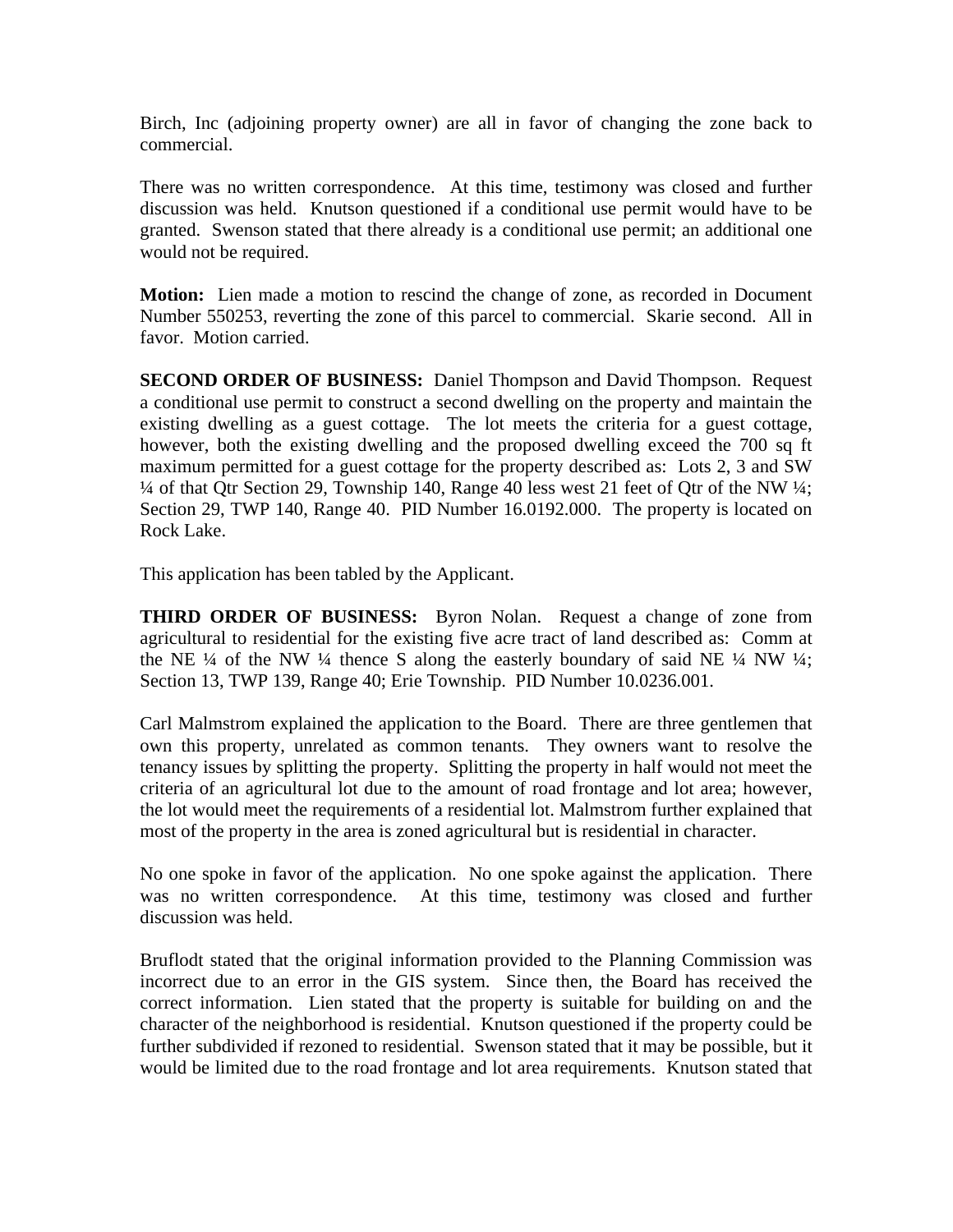even though the properties are residential in character, most the properties are 5 to 10 acres in size.

**Motion:** Lien made a motion to approve a change of zone from agricultural to residential for the five-acre tract based on the fact that the residential zone is compatible with the current residential use of the surrounding area. Knutson second. All in favor. Motion carried.

**FOURTH ORDER OF BUSINESS:** Gary and Lynette Dahl. Request a conditional use permit to have horses in an agricultural zone. The horses will be located over 400 feet from the lake. A conditional use permit has been requested as this property does not have an active farming operation but has provided a plan for waste removal and feed. The property is described as: Pt of the SE ¼ of the SE ¼, Sec 8 AKA 4.6 Ac & Pt Govt Lot 1; Pt SE ¼ of SE ¼ Beg at SW Cor Th N 589.29 ft to Ctr Ln; Section 17, TWP 139, Range 43; Lake Park Township. PID Number 18.0105.000.

Dahl explained the application to the Board. Dahl stated that he is relocating to this location from Colorado. He has experience in humane animal treatment, being an inspector with USDA. The family has five horses, which have been with the family for years. There is a family farm in Beltrami County, from where they would get the majority of the feed. Dahl stated that he wanted to make sure that he does everything correctly.

Johnson questioned how far the horses would be from the lake. Dahl stated that the horses would be more than 300 feet from the lake and there would be no run off from the horses getting to the lake. Johnson questioned what would be done with the manure. Dahl stated that the manure would be hauled off site.

Speaking in favor of the application were: James Matter, stating that the property is insured for any liability involving the horses; Chris Carlson, neighbor, stating the manure can be disposed of on his farm; Lynette Comny, realtor; and Jim Kaiser, realtor. Written correspondence was received from Lake Park Township, in favor of the application. At this time testimony was closed and further discussion was held.

Kaiser questioned why a conditional use permit was required when the property is zoned agricultural. Swenson stated that the Zoning Ordinance states that animals are incidental to a farming operation, so if there is no farming operation, keeping of animals on the site requires a conditional use permit.

**Motion:** Thorkildson made a motion to approve a conditional use permit to allow five horses on the property without an active farming operation based on the fact that there is an adequate plan for feeding of the animals and manure removal and the use would not be detrimental to the surrounding area. Moritz second. All in favor. Motion carried.